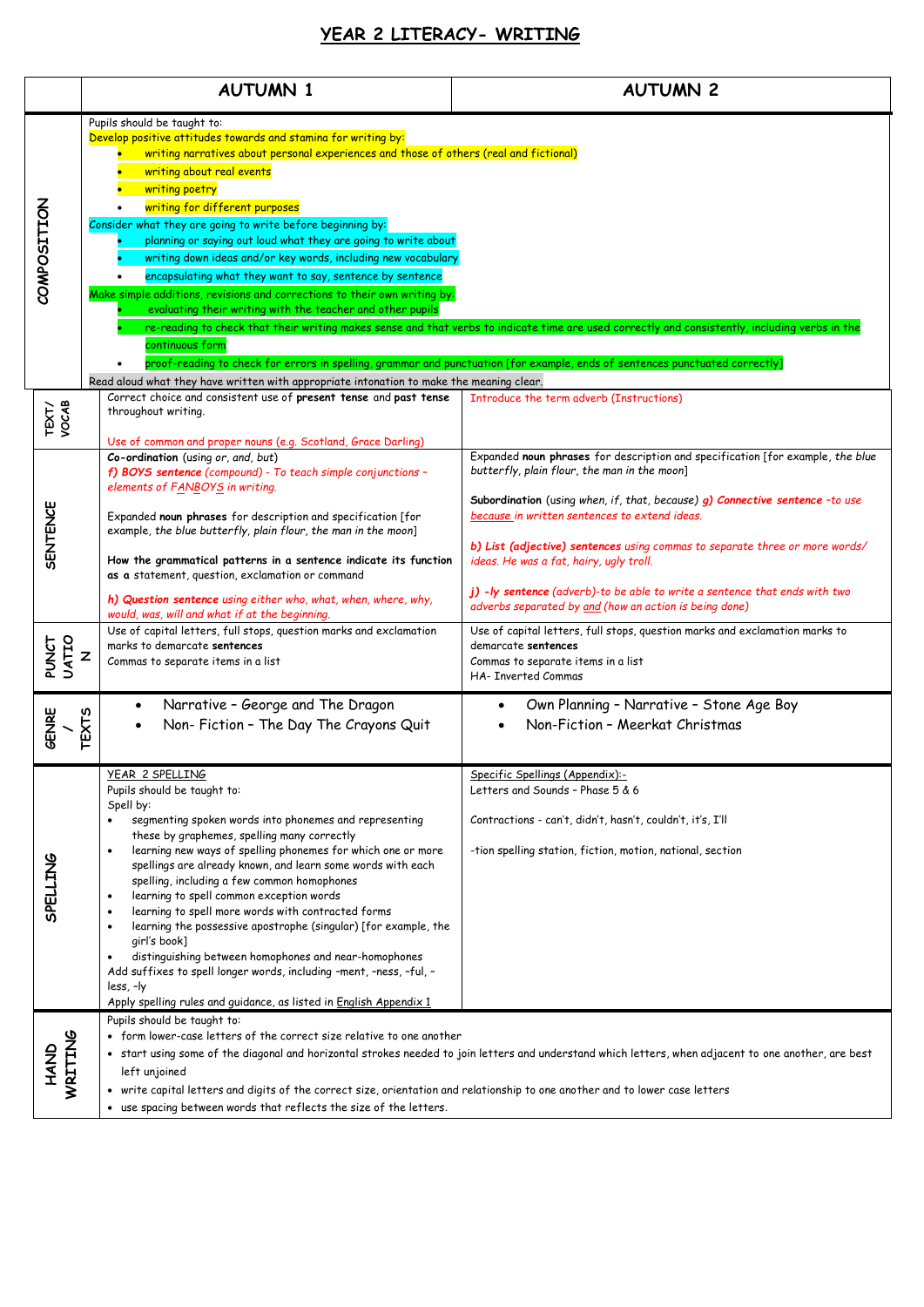## **YEAR 2 LITERACY- WRITING**

|                               | SPRING 1                                                                                                                                                                                                                                                                                                                                                                                                                                                                                                                                                                                                                                                                                                                                                                                                                   | SPRING 2                                                                                                                                                                                                                                                                                                                                                                                                                                     |
|-------------------------------|----------------------------------------------------------------------------------------------------------------------------------------------------------------------------------------------------------------------------------------------------------------------------------------------------------------------------------------------------------------------------------------------------------------------------------------------------------------------------------------------------------------------------------------------------------------------------------------------------------------------------------------------------------------------------------------------------------------------------------------------------------------------------------------------------------------------------|----------------------------------------------------------------------------------------------------------------------------------------------------------------------------------------------------------------------------------------------------------------------------------------------------------------------------------------------------------------------------------------------------------------------------------------------|
| COMPOSITION                   | Pupils should be taught to:<br>Develop positive attitudes towards and stamina for writing by:<br>writing narratives about personal experiences and those of others (real and fictional)<br>writing about real events<br>writing poetry<br>writing for different purposes<br>Consider what they are going to write before beginning by:<br>planning or saying out loud what they are going to write about<br>writing down ideas and/or key words, including new vocabulary<br>encapsulating what they want to say, sentence by sentence<br>Make simple additions, revisions and corrections to their own writing by:<br>evaluating their writing with the teacher and other pupils<br>continuous form<br>Read aloud what they have written with appropriate intonation to make the meaning clear.                           | re-reading to check that their writing makes sense and that verbs to indicate time are used correctly and consistently, including verbs in the<br>proof-reading to check for errors in spelling, grammar and punctuation [for example, ends of sentences punctuated correctly]                                                                                                                                                               |
| TEXT/<br>VOCAB                | Use of the progressive form of verbs in the present and past tense to<br>mark actions in progress [for example, she is drumming, he was<br>shouting]<br>Introduce use of paragraphs/ sections in writing                                                                                                                                                                                                                                                                                                                                                                                                                                                                                                                                                                                                                   | Use of the progressive form of verbs in the present and past tense to mark<br>actions in progress [for example, she is drumming, he was shouting]                                                                                                                                                                                                                                                                                            |
| <b>SENTEN</b><br>෪            | i) Magic two sentences - (2 verbs connected by 'and')<br>The boy sat and cried to himself.                                                                                                                                                                                                                                                                                                                                                                                                                                                                                                                                                                                                                                                                                                                                 | b) List (adjective) sentences using commas to separate three or more words/<br>ideas.<br>He was a fat, hairy, ugly troll.<br>g) Connective sentence - to use because in written sentences to extend ideas.<br>I like football <b>because</b> it is fun.                                                                                                                                                                                      |
| <b>PUNCTUA</b><br><b>TION</b> | Use of capital letters, full stops, question marks and exclamation<br>marks to demarcate sentences<br>Apostrophes to mark where letters are missing in spelling and to mark<br>singular possession in nouns [for example, the girl's name]                                                                                                                                                                                                                                                                                                                                                                                                                                                                                                                                                                                 | Use of capital letters, full stops, question marks and exclamation marks to<br>demarcate sentences<br>Commas to separate items in a list<br>Apostrophes to mark where letters are missing in spelling and to mark singular<br>possession in nouns [for example, the girl's name]<br>HA- Inverted Commas                                                                                                                                      |
| <b>TEXTS</b><br><b>GENRE</b>  | Narrative - The Owl Who Was Afraid of the<br>Dark<br>Non-fiction - Big Cats<br>$\bullet$                                                                                                                                                                                                                                                                                                                                                                                                                                                                                                                                                                                                                                                                                                                                   | Non-Fiction - The Great Fire of London<br>$\bullet$<br>Narrative - Little Red Reading Hood<br>$\bullet$                                                                                                                                                                                                                                                                                                                                      |
| <b>SPELLING</b>               | YEAR 2 SPELLING<br>Pupils should be taught to:<br>Spell by:<br>segmenting spoken words into phonemes and representing these<br>$\bullet$<br>by graphemes, spelling many correctly<br>learning new ways of spelling phonemes for which one or more<br>spellings are already known, and learn some words with each<br>spelling, including a few common homophones<br>learning to spell common exception words<br>$\bullet$<br>learning to spell more words with contracted forms<br>$\bullet$<br>learning the possessive apostrophe (singular) [for example, the<br>$\bullet$<br>girl's book]<br>distinguishing between homophones and near-homophones<br>$\bullet$<br>Add suffixes to spell longer words, including -ment, -ness, -ful, -less,<br>-ly<br>Apply spelling rules and guidance, as listed in English Appendix 1 | Specific Spellings (Appendix):-<br>Letters and Sounds - Phase 5 & 6<br>Contractions - can't, didn't, hasn't, couldn't, it's, I'll<br>Possessive apostrophes - Megan's, Ravi's, the girl's, the child's, the man's<br>-le spelling - table, apple, bottle, little, middle<br>-el spelling - camel, tunnel, squirrel, travel, towel, tinsel<br>-al spelling - metal, pedal, capital, hospital, animal<br>-il spelling -pencil, fossil, nostril |
| HAND<br>WRITING               | Pupils should be taught to:<br>• form lower-case letters of the correct size relative to one another<br>· start using some of the diagonal and horizontal strokes needed to join letters and understand which letters, when adjacent to one another, are best<br>left unjoined<br>• write capital letters and digits of the correct size, orientation and relationship to one another and to lower case letters<br>• use spacing between words that reflects the size of the letters.                                                                                                                                                                                                                                                                                                                                      |                                                                                                                                                                                                                                                                                                                                                                                                                                              |